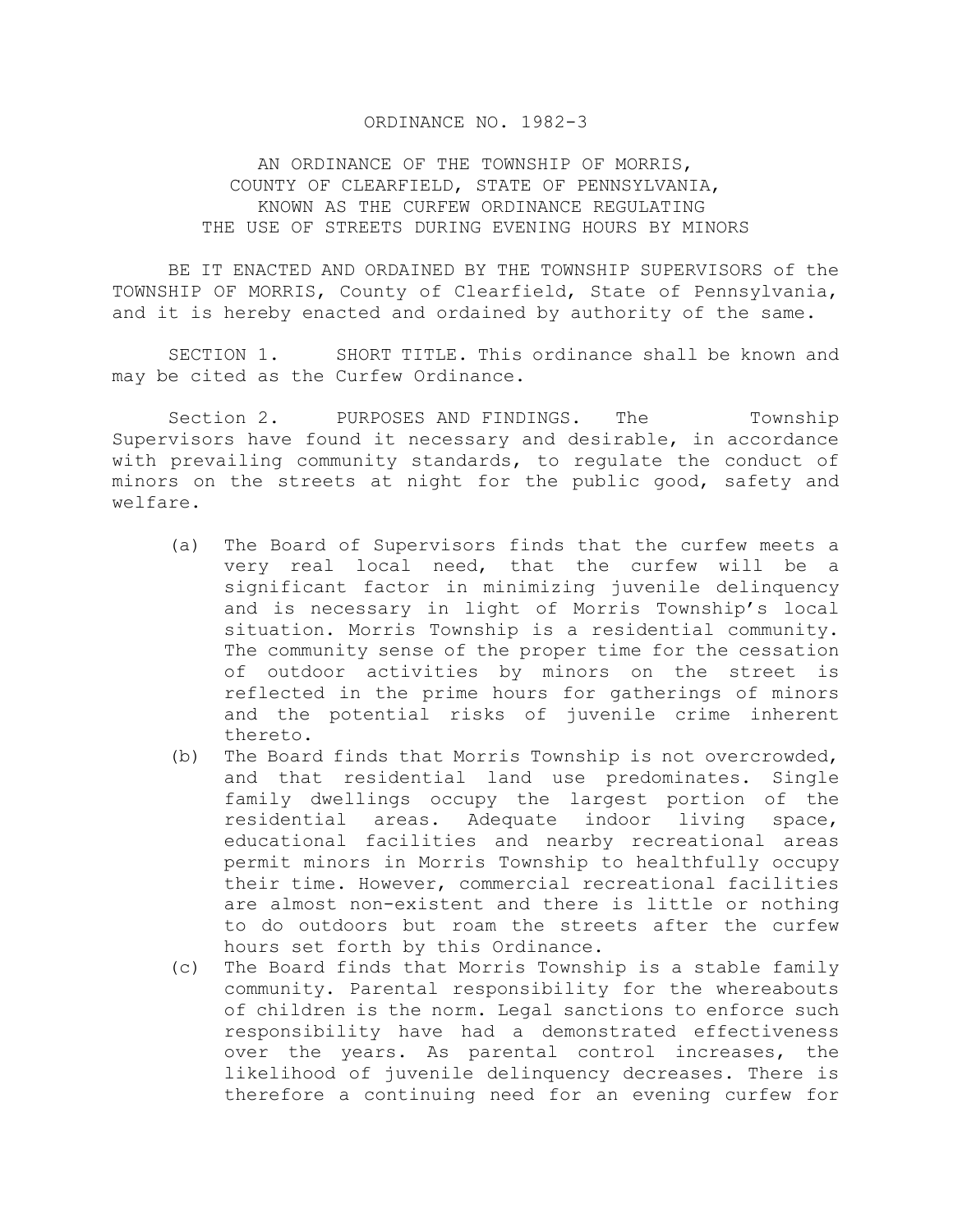minors which will help to eliminate juvenile crime in Morris Township.

SECTION 3. DEFINITIONS As used in this Ordinance:

- (a) "Township" means the Township of Morris, Clearfield County, Pennsylvania, with administrative offices at Rt. 684, Village of Oak Grove, R.D. Morrisdale, Pennsylvania.
- (b) "Minor" means any person under the age of 18.
- (c) "Parent" means any person having legal custody of a minor(i) as a natural or adoptive parent, (ii) as a legal guardian, (iii) as a person who stands in loco parentis or (9v) as a person to whom legal custody has been given by order of court.
- (d) "Remain" means to stay behind, to tarry or to stay unnecessarily upon the streets, including the congregation of groups of interacting minors totaling four or more persons in which any minor involved would not be using the streets for ordinance or serious purposes such as mere passage or going home.
- (e) "Street" means a way or place open to the use of the public as a matter of right for purposes or vehicular or pedestrian travel. The term street includes the legal right-of-way, including but not limited to the cartway, the curb, the sidewalks whether paving or unpaved, and any grass plots or other grounds found within the legal right-of-way of a street. The term street applies irrespective of what it shall be called or normally named, whether alley, avenue, court, road or otherwise.
- (f) "Prevailing Time" means the prevailing standard of time, whether Eastern Standard Time or Eastern Daylight Savings Time, generally observed at the hour by public in the time.

SECTION 4. CURFEW HOURS. No person 17 or less years of age (under 18) shall be or remain in or upon the streets within the Township of Morris at night during the period ending at 6:00 A.M. and beginning:

(a) At 10:00 P.M. for minors 11 or less years of age, (b) At 10:30 P.M. for minors 12 or 13 years of age, and (c) At 11:00 P.M. for minors 14 or more years of age.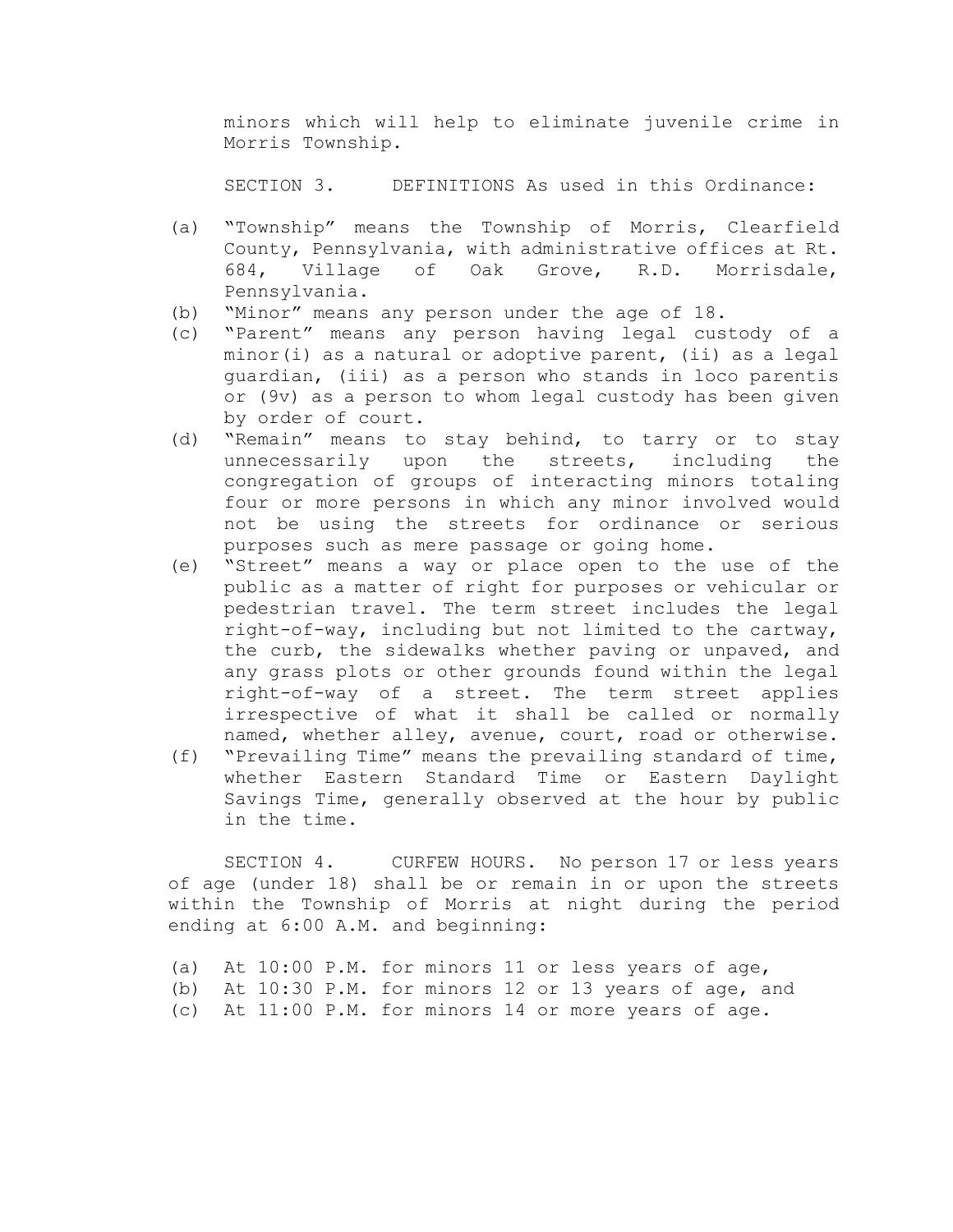SECTION 5. EXCEPTIONS. In the following exceptional cases a minor on the street during the evening hours set forth in Section 4 above shall not, however, be considered in violation of the Curfew Ordinance:

- (a) When accompanied by a parent of such minor.
- (b) When accompanied by an adult authorized by a parent of such minor to take parent's place in accompanying said minor for a designated period of time and purpose within a specified area.
- (c) When exercising First Amendment rights protected by the United States Constitution, such as the free exercise of religion, freedom of speech and the right of assembly. Such minor shall evidence the intent to exercise such rights by first delivering to the Morris-Cooper Police Department, Morris Township Building, Rt. 684 Oak Grove, Morris Township, Clearfield County, Pennsylvania, a written communication, signed by such minor and by a parent of such minor with their home address and telephone number, addressed to the chairman of the Township Board of Supervisors specifying when, where and in what manner said minor will be on the streets at night during hours otherwise prohibited by this Ordinance in the exercise of a First Amendment right specified in such communication.
- (d) In case of reasonable necessity, but only after such minor's parent has communicated to the Morris-Cooper Police Department personnel the facts establishing such reasonable necessity relating to specified streets at a designated time for a described purpose including points of origin and destination. Copies of all such communications or of the police record thereof, with an appropriate notation of the time it was received and of the names and addresses of such parent and minor shall be maintained by the Morris-Cooper Police.
- (e) When the minor is on the sidewalk of his or her residence or on the sidewalk of any next-door neighbor as long as said neighbor has not communicated an objection to the Morris-Cooper Police.
- (f) When returning from home, by direct route from and within thirty (30) minutes of the termination of a school activity of a religious or voluntary association, of which prior notice has been given in writing to the Morris-Cooper Police.
- (g) When authorized by special permit from the Board of Supervisors, carried on the person of the minor thus authorized, as hereinafter provided. When normal or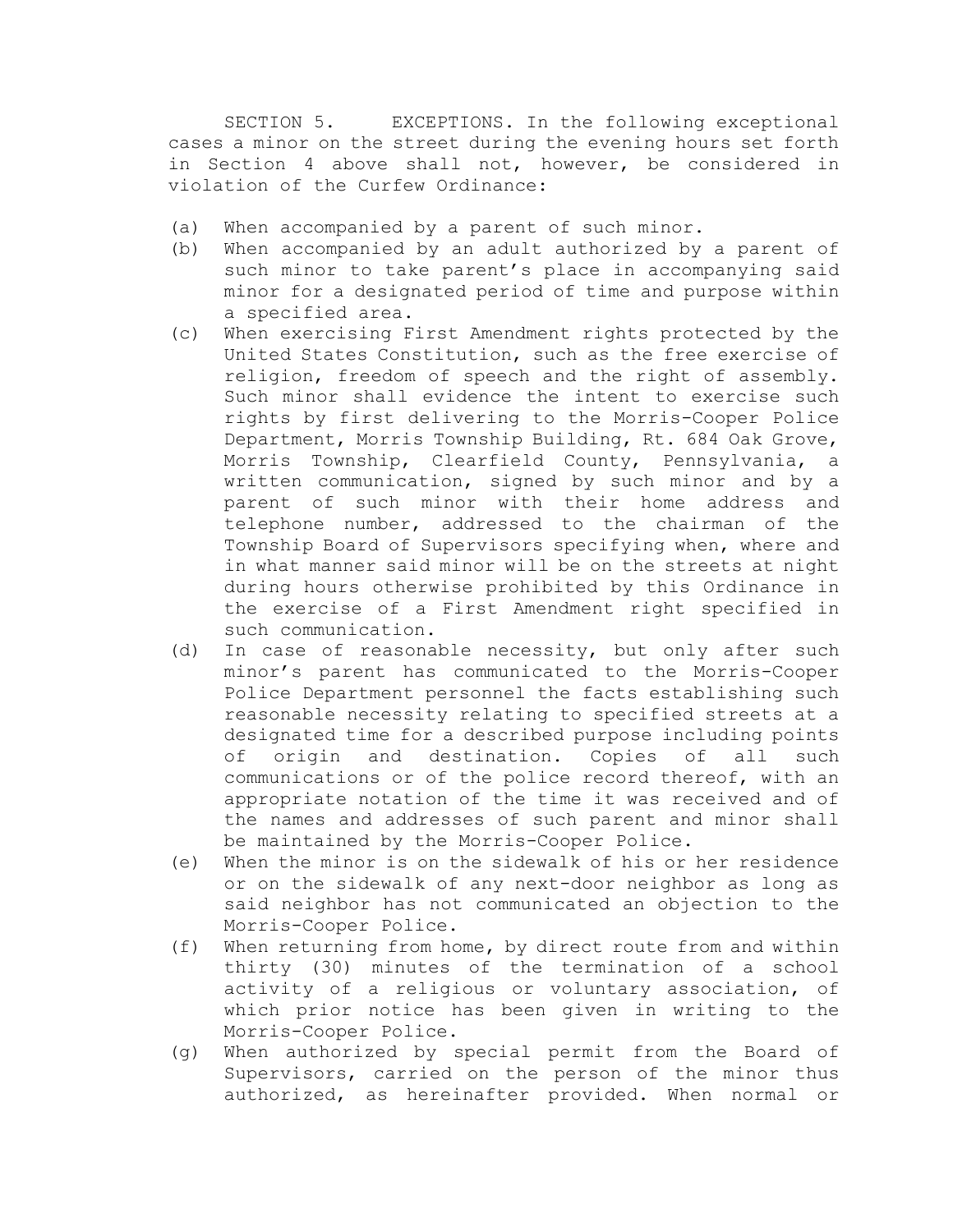necessary night-time activities of a minor may be inadequately provided for by other provisions of this chapter, then recourse may be had to the Board of Supervisors either for a regulation as provided in subsection (h) hereof or for a special permit as the circumstances warrant. In the event of the finding by the Board of Supervisors of necessity for the use of the streets to the extent requested by a written application, signed by a minor and by a parent of such minor, which application shall state:

- (1) The name, age and address of such minor;
- (2) The name, address and telephone number of parent thereof'
- (3) The height, weight, sex, color of eyes and hair and other physical characteristics of such minor;
- (4) The necessity which requires such minor to remain upon the streets during the curfew hours otherwise applicable; and
- (5) The street or route and the beginning and end of the period of time involved by date and hour.

The Board of Supervisors may grant a permit in writing for the use by such minor of such hours as in the Board's opinion may reasonably be necessary. In an emergency, this may be handled by telephone, or other effective communication, with a corresponding record being made contemporaneously, either by the Chairman of the Board of Supervisors, or, if unavailable, to the police officer authorized by the Board of Supervisors to act on their behalf in an emergency at the police station.

(h) When authorized, by regulation, issued by the Board, in other similar cases of reasonable necessity similarly handled for night-time activities of more minors than can be readily dealt with on an individual special permit basis. Such regulation by the Board permitting use of the streets should be issued sufficiently in advance to permit appropriate publicity through the news media and other agencies such as the schools, and shall define the activity, the scope of the use of the streets permitted, the period of time involved, which is not to extend more than thirty minutes beyond the time of termination of such activity and the reason for finding that such regulation is reasonable necessary and is consistent with the public interest and the purposes of this Curfew Ordinance.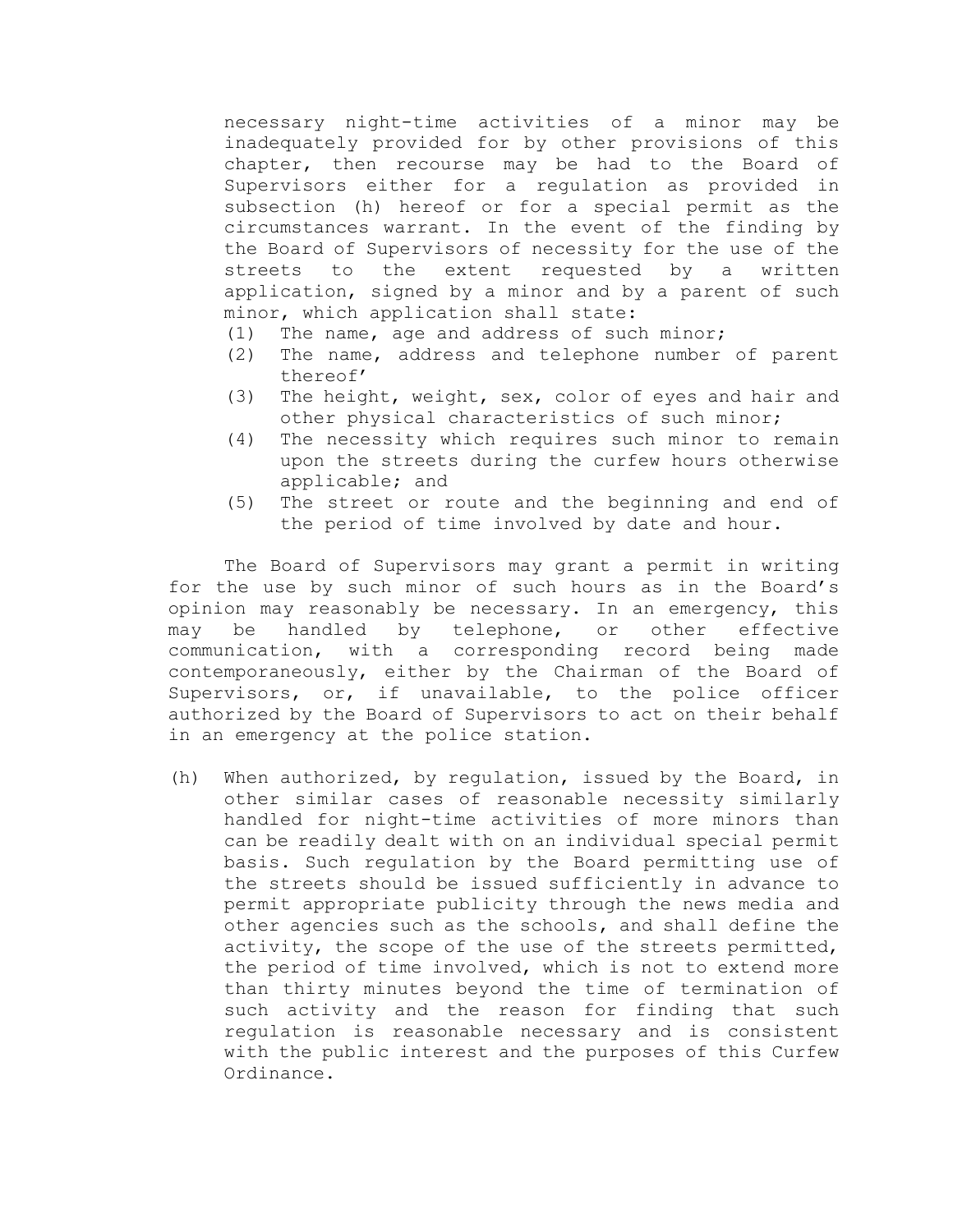- (i) When the minor carries a certified card of employment, renewable each calendar month when the current facts so warrant, dated or reissued not more than forty-five days previously, signed by the Chief of Police and briefly identifying the minor, his home address and his place of employment and hours.
- (j) When the minor is, with parental consent, in a motor vehicle. This contemplates normal travel. This exempts bona fide interstate movement through Morris Township, and intertownship travel beginning or ending in Morris Township.

SECTION 6. PARENTAL RESPONSIBILITY. It shall be unlawful for a parental having legal custody of a minor knowingly to permit or by inefficient control to allow, such minor to be or remain upon any street in Morris Township under circumstances not constituting an exception to, or otherwise beyond the scope of, the Curfew Ordinance. The term "knowingly" includes knowledge which a parent should reasonably be expected to have concerning the whereabouts of a minor in that parent's legal custody. It is intended that all parents shall adhere to a reasonable community standard of parental responsibility through an objective test. It shall be no defense that a parent was completely indifferent to the activities or conduct or whereabouts of such minor.

SECTION 7. POLICE PROCEDURES. A Policeman of the Township, upon finding or having called to his attention any minor on the streets in prima facia violation of the curfew ordinance, normally shall take the minor to the Morris-Cooper Police Department where a parent shall immediately be notified to come for such minor. In the absence of convincing evidence such as a birth certificate a policeman shall, in the first instance, use their best judgement in determining age.

SECTION 8. CONTINUING EVALUATION.

(a) The Board of Supervisors will continue its evaluation and updating of the Curfew Ordinance. Accordingly, there shall be compiled and informally reported to the Board of Supervisors through effective channels such as the normal monthly distribution by the Township Secretary to each supervisor and the Township Solicitor of noteworthy material, all exceptional cases hereunder of reasonable necessity, the notices of school and other activities, the Board's special permits and the Board's regulations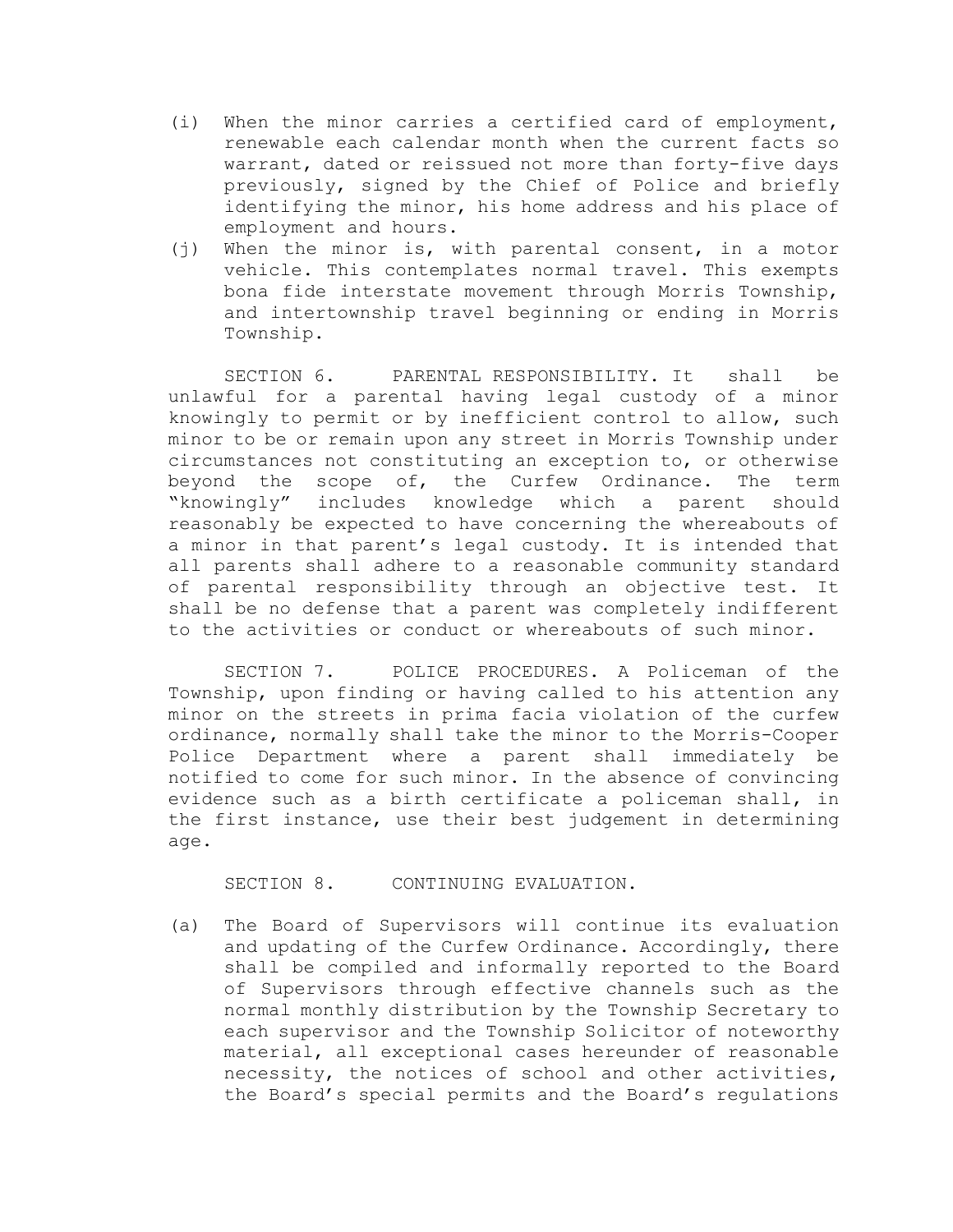hereinbefore authorized for consideration by the Board in further updating and continuing the evaluation of the Curfew Ordinance.

- (b) Police Procedures shall constantly be refined in the light of experience and may provide, inter alia, that the policeman may deliver to a parent thereof a minor under appropriate circumstances, for example a minor of tender age near home whose identity and address may readily be ascertained or are known.
- (c) In any event, such policeman shall, within twenty-four hours, prepare and file a written report with the Chief of Police.
- (d) When a parent, immediately called, has come to take charge of the minor, and any and all appropriate information has been recorded, the minor shall be released to the custody of such parent. If the parent cannot be located, or fails to take charge of the minor, then the minor shall be released to the juvenile authorities, except to the extent that in accordance with police regulation, approved in advance by juvenile authorities, the minor may temporarily be entrusted to a relative neighbor or other person who will, on behalf of the parents, assume the responsibility of caring for the minor pending the availability or arrival of a parent.
- (e) In the case of a first violation by a minor, the Chief of Police shall, by certified mail, send to a parent a written notice of such violation, with a warning that any subsequent violation will result in full enforcement of this chapter, including enforcement of parental responsibility and of applicable penalties.

SECTION 10. PENALTY.

(a) If said parent, guardian or person having legal custody of said child shall allow him or her to be on said streets, alleys, parks or public places in violation of this ordinance, said parent, guardian or person having legal custody of said child so offending shall, upon conviction thereof before the District Justice be sentenced to pay a fine of not more than three hundred dollars (\$300.00) and the costs of suit; or, on failure of the convicted party to pay such fine and costs, be imprisoned for a period not to exceed five (5) days, and a like fine or imprisonment shall be imposed on any person aiding or abetting in the violation of the intent and purpose of this Ordinance.